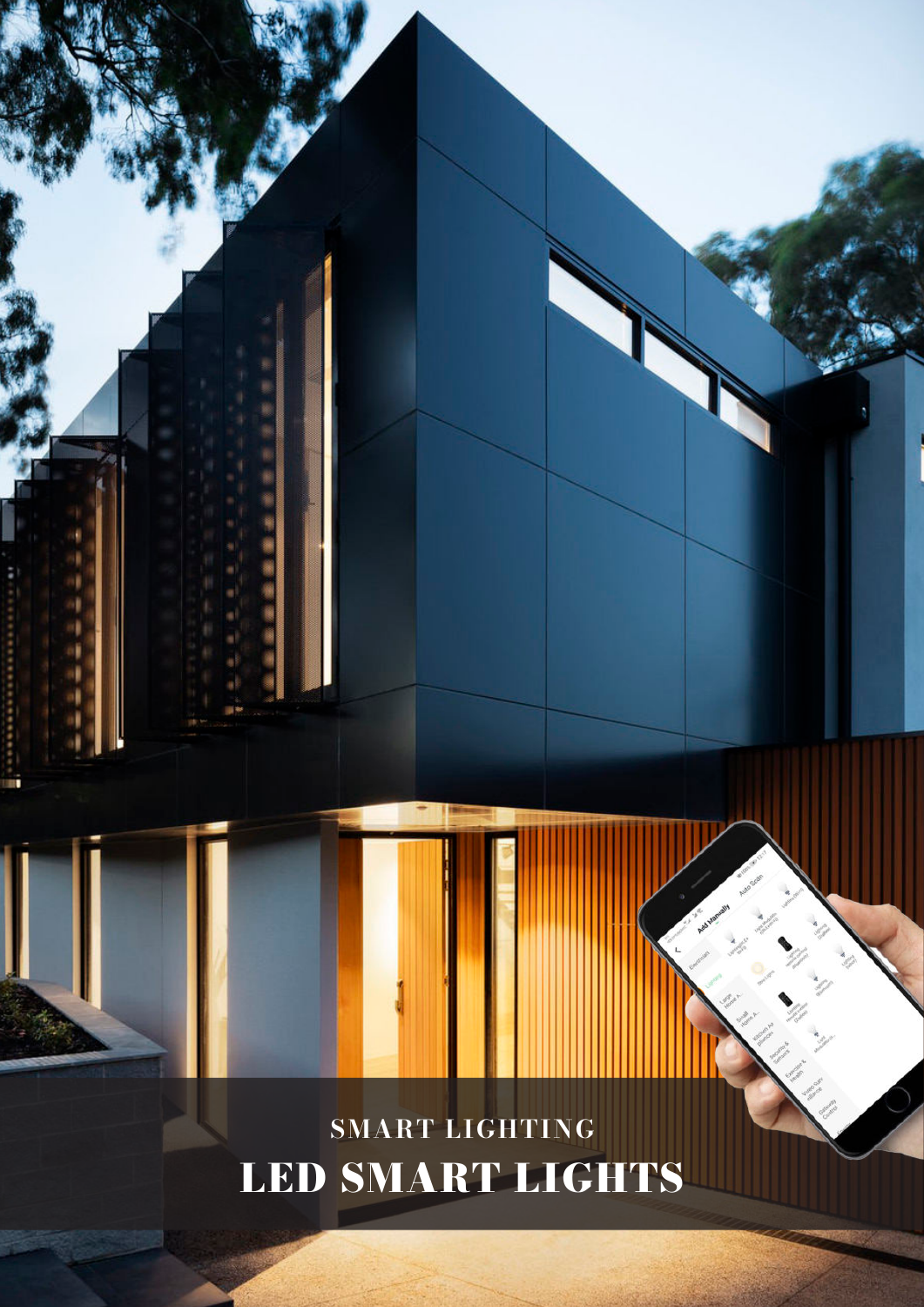## SMTNOVA Downlights - Recessed LED **SMART LIGHTS**

- LED SMART dimmable Tri-CCT + RGB downlight
- Input voltage range: 220-240V 50Hz
- Inbuilt constant current LED driver included
- Housing: plastic & aluminium
- Faceplate: PC
- Heatsink: aluminium
- Frosted Diffuser
- LED chips: SMD2835
- CRI: ≥80
- Power factor: ≥0.5
- Ambient temperature: -20 to 40°C
- Flex & Plug: 1m
- **App: control all functions via Tuya app on smart devices**
- **Manual: on/off control via normal wall switch**
- **Dimmable only via app or voice control through Amazon Alexa, Google Home and other compatible voice activated control devices (Not compatible with wall switch dimmer)**
- Setup requires WiFi with Internet connection
- Suitable for 2-way switching
- Not suitable for use with sensor





### **Additional SMART Features:**

- Tuneable RGB colour spectrum (up to 14 million colours)
- Tuneable colour temperature (3000K warm white through to 6500K daylight)
- Works with any 2.4GHz enabled WiFi network (note: will not currently pair with 5.0GHz bandwidth or Bluetooth LE 4.2
- Create schedules and timing to automate your home
- Control from anywhere via app or voice control using Alexa Hubs, Google Home and other compatible devices
- Compatible with all Tuya Powered apps













Scan QRCode to download

| Part No.        | <b>Description</b>                   | Kelvin                      | Lumens                                                                       | Watt | Product<br><b>Dimensions</b> | <b>Cut Out</b> | Carton<br><b>QTY</b> |
|-----------------|--------------------------------------|-----------------------------|------------------------------------------------------------------------------|------|------------------------------|----------------|----------------------|
| <b>SMTNOVA1</b> | D/L LED SMART WH<br>RND DIMM TRI+RGB | $RGB+$<br>$3000 -$<br>6500K | 750LM - 3000K<br>820LM - 6500K<br>60LM - Red<br>45LM - Blue<br>190LM - Green | 9W   | Ø115x58mm                    | Ø90mm          | 1/48                 |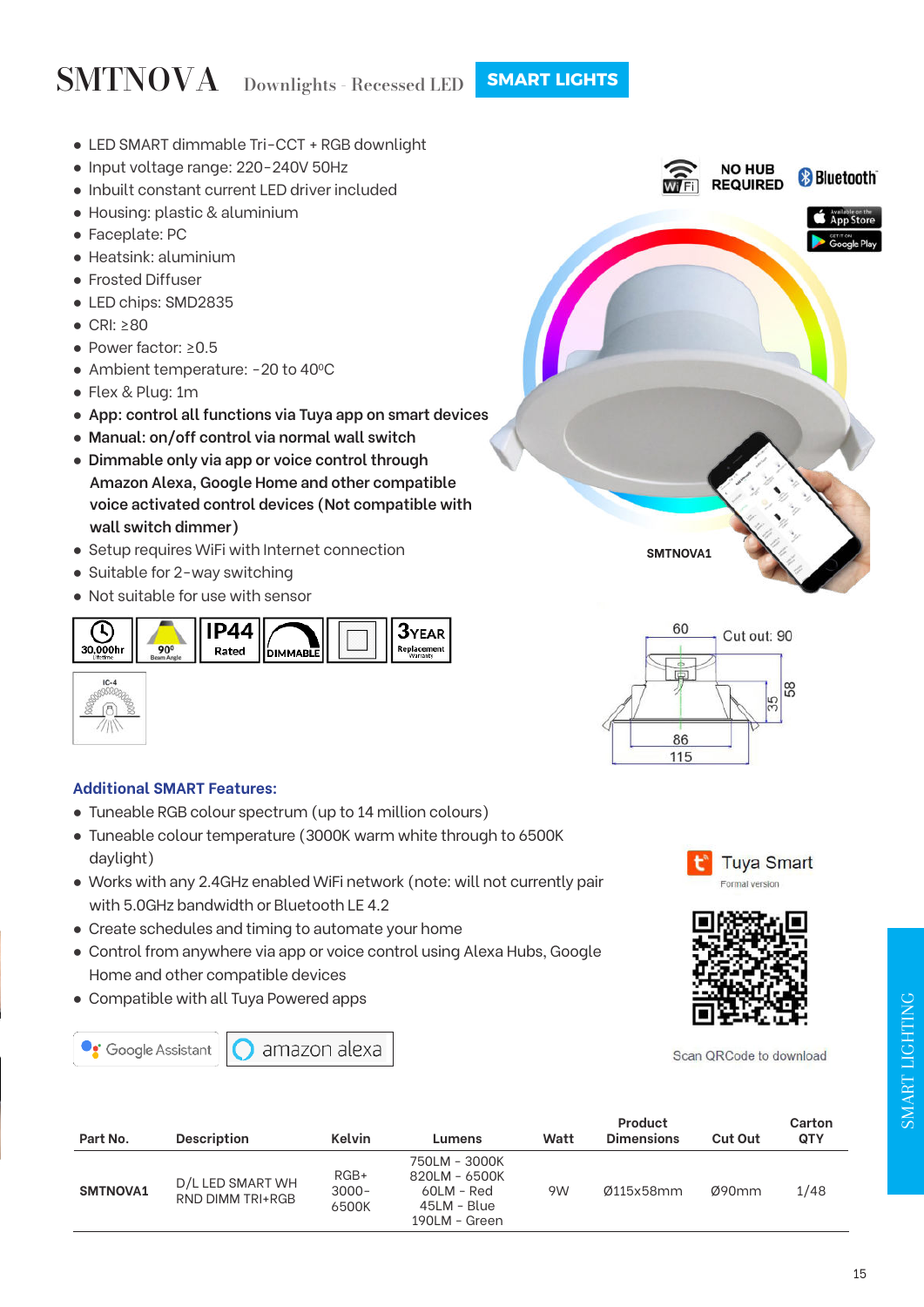## SMTOYS Oyster Lights **SMART LIGHTS**

- LED smart Tri-CCT dimmable oyster light
- Input voltage range: 220-240V 50Hz
- Inbuilt constant current LED driver included
- Housing: powder coated iron
- Mounting plate: iron
- Heatsink: iron & aluminium
- Diffuser: PMMA
- LED chips: SMD2835
- CRI: ≥80
- Power factor: ≥0.9
- Ambient temperature: -20 to 40°C
- App: control all functions via Tuya app on smart devices
- Manual: on/off control via normal wall switch
- Dimmable only via app or voice control through Amazon Alexa, Google Home and other compatible voice activated control devices (Not compatible with wall switch dimmer)
- Setup requires WiFi with Internet connection
- Suitable for 2-way switching
- Not suitable for use with sensor



### **Additional SMART Features:**

- Tuneable colour temperature (3000K warm white through to 6500K daylight)
- Works with any 2.4GHz enabled WiFi network(note: will not currently pair with 5.0GHz bandwidth.) or Bluetooth LE 4.2
- Create schedules and timing to automate your home
- Control from anywhere via app or voice control using Alexa Hubs, Google Home and other compatible devices
- Compatible with all Tuya Powered apps







| Part No. | <b>Description</b>                     | Kelvin     | Lumens      | Watt | <b>Dimensions</b> | <b>Base</b> | Carton<br><b>OTY</b> |
|----------|----------------------------------------|------------|-------------|------|-------------------|-------------|----------------------|
| SMTOYS1  | OYSTER LED SMART WH<br>RND DIMM TRICCT | 3000-6500K | 1350-1550LM | 18W  | Ø340x85mm         | Ø300mm      | 1/8                  |



NO HUB

**REQUIRED** 

**& Bluetooth** 

App Store

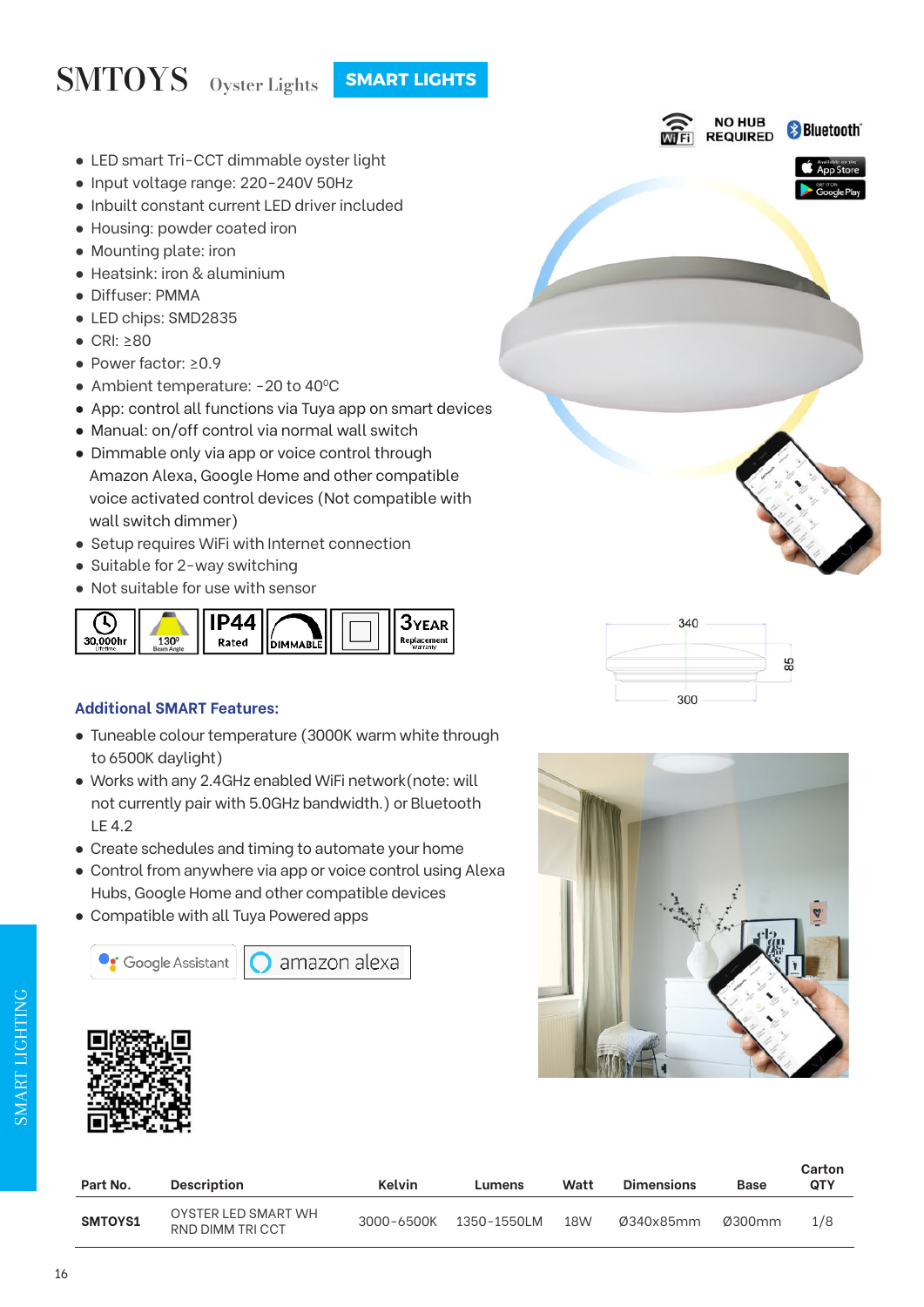## SMTGU10 (5W) LED Globes

- GU10 LED smart Globe
- Input voltage range: 220-240V 50/60Hz
- Shade & diffuser: plastic
- LED chips: 20pcs SMD2835
- CRI: ≥80
- Power factor: 0.5
- Ambient temperature: -20 to 30°C
- App: control all functions via Tuya app on smart devices
- Manual: on/off control via normal wall switch
- Dimmable only via app or voice control through Amazon Alexa, Google Home and other compatible voice activated control devices (Not compatible with wall switch dimmer)
- Setup requires WiFi with Internet connection
- Suitable for 2-way switching
- Not suitable for use with sensors



#### **Additional SMART Features:**

- Tuneable RGB colour spectrum (up to 14 million colours)
- Tuneable colour temperature (3000K warm white through to 6500K daylight)
- Works with any 2.4GHz enabled WiFi network (note: will not currently pair with 5.0GHz bandwidth.)or Bluetooth LE 4.2
- Create schedules and timing to automate your home
- Control from anywhere via app or voice control using Alexa Hubs, Google Home and other compatible devices
- Compatible with all Tuya Powered apps



amazon alexa









Scan QRCode to download

| Part No. | <b>Description</b>                    | Base | Kelvin                      | Lumens                                                | Watt | <b>Dimensions</b> | <b>VAL 1911</b><br><b>QTY</b> |
|----------|---------------------------------------|------|-----------------------------|-------------------------------------------------------|------|-------------------|-------------------------------|
| SMTGU101 | GLOBE LED SMART GU10<br>5W RGB TRICCT | GU10 | $RGB+$<br>$3000 -$<br>6000K | 360-450LM-3000K<br>400-500LM-4000K<br>400-500LM-6000K | 5W   | Ø50X53.8mm        | 1/10/100                      |

**Carton**